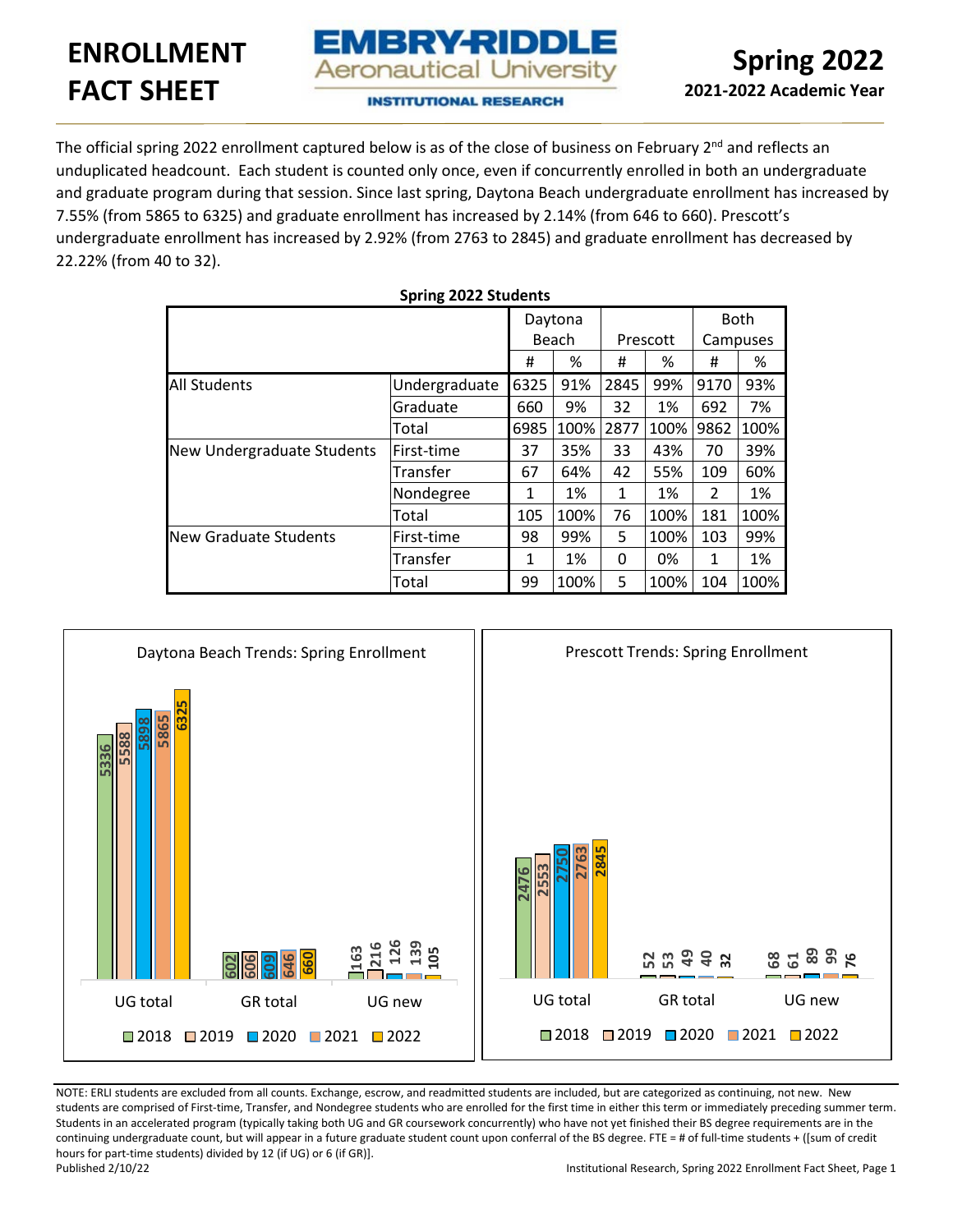## **Spring 2022 Students by Ethnicity**

|          |                                     |                     |      |      |               |                |          |              | <b>New</b>      |                 |      |
|----------|-------------------------------------|---------------------|------|------|---------------|----------------|----------|--------------|-----------------|-----------------|------|
|          |                                     |                     |      |      |               |                |          |              | Undergraduate   | New Graduate    |      |
|          |                                     | <b>All Students</b> |      |      | Undergraduate |                | Graduate |              | <b>Students</b> | <b>Students</b> |      |
|          |                                     | #                   | $\%$ | #    | %             | #              | %        | #            | %               | #               | %    |
| Daytona  | <b>Nonresident Alien</b>            | 954                 | 14%  | 693  | 11%           | 261            | 40%      | 18           | 17%             | 46              | 46%  |
| Beach    | Hispanic/Latino                     | 964                 | 14%  | 912  | 14%           | 52             | 8%       | 16           | 15%             | 8               | 8%   |
|          | American Indian/Alaskan<br>Native   | 13                  | 0%   | 11   | 0%            | 2              | 0%       | $\mathbf 0$  | 0%              | $\overline{2}$  | 2%   |
|          | Asian                               | 312                 | 4%   | 287  | 5%            | 25             | 4%       | 3            | 3%              | 3               | 3%   |
|          | <b>Black/African American</b>       | 342                 | 5%   | 318  | 5%            | 24             | 4%       | 4            | 4%              | 3               | 3%   |
|          | Native Hawaiian/Pacific<br>Islander | 16                  | 0%   | 15   | 0%            | $\mathbf{1}$   | 0%       | $\mathbf{1}$ | 1%              | $\mathbf{1}$    | 1%   |
|          | White                               | 3960                | 57%  | 3689 | 58%           | 271            | 41%      | 56           | 53%             | 33              | 33%  |
|          | Two or more races                   | 306                 | 4%   | 287  | 5%            | 19             | 3%       | 4            | 4%              | $\overline{2}$  | 2%   |
|          | Race/Ethnicity Unknown              | 118                 | 2%   | 113  | 2%            | 5              | 1%       | 3            | 3%              | $\mathbf{1}$    | 1%   |
|          | Total                               | 6985                | 100% | 6325 | 100%          | 660            | 100%     | 105          | 100%            | 99              | 100% |
| Prescott | Nonresident Alien                   | 270                 | 9%   | 258  | 9%            | 12             | 38%      | 23           | 30%             | $\mathbf{1}$    | 20%  |
|          | Hispanic/Latino                     | 429                 | 15%  | 427  | 15%           | $\overline{2}$ | 6%       | 14           | 18%             | $\overline{2}$  | 40%  |
|          | American Indian/Alaskan<br>Native   | 17                  | 1%   | 17   | 1%            | $\mathbf 0$    | 0%       | $\mathbf 0$  | 0%              | $\mathbf 0$     | 0%   |
|          | Asian                               | 182                 | 6%   | 182  | 6%            | $\mathbf 0$    | 0%       | 4            | 5%              | $\mathbf 0$     | 0%   |
|          | <b>Black/African American</b>       | 61                  | 2%   | 59   | 2%            | $\overline{2}$ | 6%       | $\mathbf 0$  | 0%              | $\mathbf 0$     | 0%   |
|          | Native Hawaiian/Pacific<br>Islander | 11                  | 0%   | 11   | 0%            | $\mathbf 0$    | 0%       | $\mathbf 0$  | 0%              | 0               | 0%   |
|          | White                               | 1661                | 58%  | 1647 | 58%           | 14             | 44%      | 29           | 38%             | $\overline{2}$  | 40%  |
|          | Two or more races                   | 177                 | 6%   | 175  | 6%            | $\overline{2}$ | 6%       | 3            | 4%              | $\mathbf 0$     | 0%   |
|          | Race/Ethnicity Unknown              | 69                  | 2%   | 69   | 2%            | $\mathbf 0$    | 0%       | 3            | 4%              | $\mathbf 0$     | 0%   |
|          | Total                               | 2877                | 100% | 2845 | 100%          | 32             | 100%     | 76           | 100%            | 5               | 100% |

### **Spring 2022 Students by Gender**

|                            |               |                |      | Daytona Beach |     |      |       |     |        |      | Prescott |      |       |  |  |  |  |
|----------------------------|---------------|----------------|------|---------------|-----|------|-------|-----|--------|------|----------|------|-------|--|--|--|--|
|                            |               | Female<br>Male |      |               |     |      | Total |     | Female |      | Male     |      | Total |  |  |  |  |
|                            |               | Ħ              | %    | #             | %   | #    | %     | #   | %      | #    | %        | #    | %     |  |  |  |  |
| <b>All Students</b>        | Undergraduate | 1593           | 25%  | 4732          | 75% | 6325 | 100%  | 769 | 27%    | 2076 | 73%      | 2845 | 100%  |  |  |  |  |
|                            | lGraduate     | 196            | 30%  | 464           | 70% | 660  | 100%  | 10  | 31%    | 22   | 69%      | 32   | 100%  |  |  |  |  |
| Total                      |               | 1789           | 26%  | 5196          | 74% | 6985 | 100%  | 779 | 27%    | 2098 | 73%      | 2877 | 100%  |  |  |  |  |
| New Undergraduate Students | First-time    | 12             | 32%  | 25            | 68% | 37   | 100%  | 8   | 24%    | 25   | 76%      | 33   | 100%  |  |  |  |  |
|                            | Transfer      | 15             | 22%  | 52            | 78% | 67   | 100%  | 10  | 24%    | 32   | 76%      | 42   | 100%  |  |  |  |  |
|                            | Nondegree     | 1              | 100% | 0             | 0%  | 1    | 100%  |     | 0%     |      | 100%     |      | 100%  |  |  |  |  |
| Total                      |               | 28             | 27%  | 77            | 73% | 105  | 100%  | 18  | 24%    | 58   | 76%      | 76   | 100%  |  |  |  |  |
| New Graduate Students      |               |                | 35%  | 64            | 65% | 99   | 100%  | 3   | 60%    |      | 40%      | 5    | 100%  |  |  |  |  |

NOTE: ERLI students are excluded from all counts. Exchange, escrow, and readmitted students are included, but are categorized as continuing, not new. New students are comprised of First-time, Transfer, and Nondegree students who are enrolled for the first time in either this term or immediately preceding summer term. Students in an accelerated program (typically taking both UG and GR coursework concurrently) who have not yet finished their BS degree requirements are in the continuing undergraduate count, but will appear in a future graduate student count upon conferral of the BS degree. FTE = # of full-time students + ([sum of credit hours for part-time students) divided by 12 (if UG) or 6 (if GR)].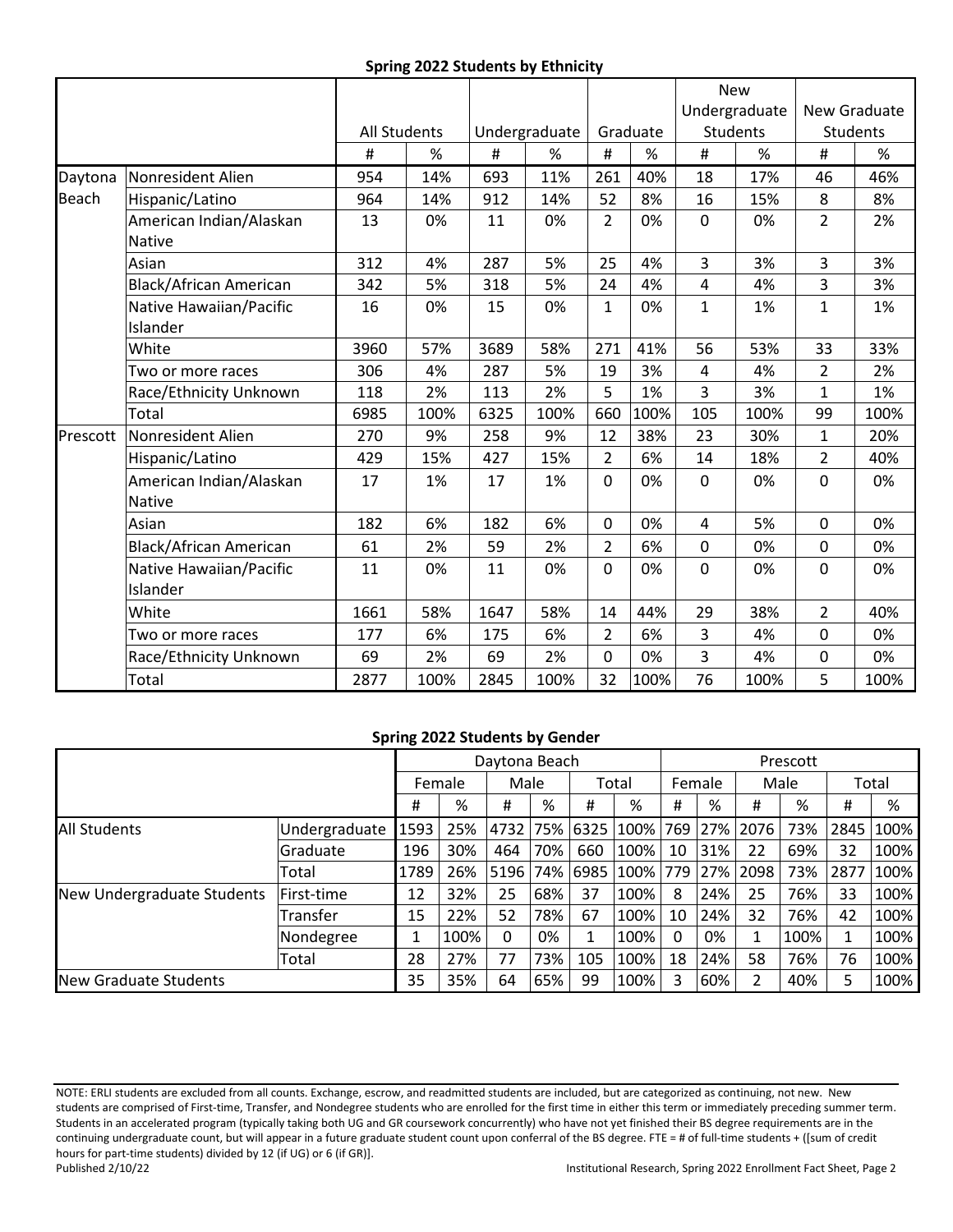|                     |                                        | Undergraduate Students |              |                |              |                |                | $50.16$ and $20.50$ and $20.1$ and $20.1$ | New Undergraduate Students |                     |                |                |  |  |
|---------------------|----------------------------------------|------------------------|--------------|----------------|--------------|----------------|----------------|-------------------------------------------|----------------------------|---------------------|----------------|----------------|--|--|
|                     |                                        | Total                  | FT           | PT             | <b>FTE</b>   | Female         | Male           | Int'l                                     | Total                      | First-time Transfer |                | Nondegree      |  |  |
| Total               |                                        | 2845                   | 2699 146     |                | 2751         | 769            | 2076           | 258                                       | 76                         | 33                  | 42             | $\mathbf{1}$   |  |  |
| Arts &              | <b>BS Applied Biology</b>              | 13                     | 13           | 0              | 13           | 11             | $\overline{2}$ | 0                                         | $\overline{0}$             | $\overline{0}$      | $\overline{0}$ | $\overline{0}$ |  |  |
| <b>Sciences</b>     | <b>BS Astronomy</b>                    | 23                     | 22           | $\mathbf{1}$   | 23           | 15             | 8              | $\mathbf{1}$                              | $\mathbf{1}$               | $\mathbf{1}$        | 0              | $\mathbf 0$    |  |  |
|                     | <b>BS Data Science</b>                 | $\overline{3}$         | 3            | 0              | 3            | $\mathbf 0$    | 3              | 0                                         | $\mathbf 0$                | 0                   | 0              | $\mathbf 0$    |  |  |
|                     | <b>BS Forensic Biology</b>             | 55                     | 55           | 0              | 55           | 46             | 9              | $\Omega$                                  | $\mathbf{1}$               | $\mathbf{1}$        | 0              | $\overline{0}$ |  |  |
|                     | <b>BS Forensic Psychology</b>          | 41                     | 41           | 0              | 41           | 40             | $\mathbf{1}$   | 0                                         | $\overline{2}$             | 0                   | $\overline{2}$ | $\mathbf 0$    |  |  |
|                     | <b>BS Human Factors Psychology</b>     | 6                      | 6            | $\overline{0}$ | 6            | 4              | $\overline{2}$ | 0                                         | $\mathbf 0$                | 0                   | 0              | $\mathbf 0$    |  |  |
|                     | <b>BS Ind Org Psychology</b>           | 8                      | 8            | 0              | 8            | 5              | 3              | 0                                         | 0                          | 0                   | 0              | $\mathbf 0$    |  |  |
|                     | <b>BS Sim Science Games &amp; Anim</b> | 36                     | 34           | $\overline{2}$ | 35           | 13             | 23             | 0                                         | $\overline{0}$             | 0                   | 0              | $\mathbf 0$    |  |  |
|                     | <b>BS Space Physics</b>                | 62                     | 60           | $\overline{2}$ | 61           | 22             | 40             | 0                                         | $\overline{0}$             | 0                   | 0              | $\mathbf 0$    |  |  |
|                     | Total                                  | 247                    | 242          | 5              | 245          | 156            | 91             | $\mathbf{1}$                              | $\overline{4}$             | $\overline{2}$      | $\overline{2}$ | $\mathbf 0$    |  |  |
| Aviation            | <b>BS Aeronautical Science</b>         | 724                    | 660          | 64             | 675          | 130            | 594            | 144                                       | 25                         | 8                   | 17             | $\overline{0}$ |  |  |
|                     | <b>BS Aeronautics</b>                  | 145                    | 134          | 11             | 138          | 25             | 120            | 15                                        | $\overline{2}$             | 0                   | $\overline{2}$ | $\mathbf 0$    |  |  |
|                     | <b>BS Air Traffic Management</b>       | 32                     | 32           | 0              | 32           | 16             | 16             | $\overline{2}$                            | $\overline{2}$             | $\mathbf{1}$        | $\overline{1}$ | $\mathbf 0$    |  |  |
|                     | <b>BS Applied Meteorology</b>          | 13                     | 12           | $\mathbf{1}$   | 12           | 8              | 5              | 0                                         | 0                          | 0                   | 0              | $\mathbf 0$    |  |  |
|                     | <b>BS Unmanned Aircraft System</b>     | 64                     | 61           | 3              | 63           | 6              | 58             | 8                                         | 4                          | 3                   | $\mathbf{1}$   | $\mathbf 0$    |  |  |
|                     | <b>Still Exploring Aviation</b>        | $\mathbf{1}$           | $\mathbf 0$  | $\mathbf{1}$   | $\mathbf 0$  | 0              | $\mathbf{1}$   | 0                                         | $\mathbf{1}$               | $\mathbf{1}$        | 0              | $\mathbf 0$    |  |  |
|                     | Total                                  | 979                    | 899          | 80             | 920          | 185            | 794            | 169                                       | 34                         | 13                  | 21             | $\mathbf 0$    |  |  |
| Business,           | <b>BS Aviation Business Admin</b>      | 53                     | 52           | $\mathbf{1}$   | 53           | 14             | 39             | 10                                        | $\mathbf{1}$               | 0                   | $\mathbf{1}$   | $\mathbf 0$    |  |  |
| Security &          | <b>BS Business Administration</b>      | 24                     | 21           | 3              | 22           | $\overline{7}$ | 17             | $\mathbf{1}$                              | $\overline{2}$             | 0                   | $\overline{2}$ | $\overline{0}$ |  |  |
| Intelligence        | BS Cyber Intell & Security             | 143                    | 139          | 4              | 141          | 41             | 102            | 4                                         | 5                          | $\mathbf{1}$        | 4              | $\mathbf 0$    |  |  |
|                     | <b>BS Forensic Acct &amp; Fraud Ex</b> | 35                     | 35           | 0              | 35           | 19             | 16             | 4                                         | $\pmb{0}$                  | 0                   | 0              | $\mathbf 0$    |  |  |
|                     | BS Global Bus & Sup Ch Mgt             | 24                     | 22           | $\overline{2}$ | 23           | 4              | 20             | $\mathbf{1}$                              | 3                          | $\mathbf{1}$        | $\overline{2}$ | $\mathbf 0$    |  |  |
|                     | BS Global Sec & Intell Stud            | 245                    | 239          | 6              | 241          | 103            | 142            | 30                                        | 8                          | 5                   | 3              | $\mathbf 0$    |  |  |
|                     | Still Exploring Sec & Intel            | $\overline{2}$         | $\mathbf{1}$ | $\mathbf{1}$   | $\mathbf{1}$ | $\overline{2}$ | 0              | 0                                         | $\mathbf{1}$               | $\mathbf{1}$        | 0              | $\mathbf 0$    |  |  |
|                     | Total                                  | 526                    | 509          | 17             | 516          | 190            | 336            | 50                                        | 20                         | 8                   | 12             | $\mathbf 0$    |  |  |
| Engineering         | <b>BS Aerospace Engineering</b>        | 706                    | 688          | 18             | 699          | 154            | 552            | 23                                        | $\overline{7}$             | 3                   | $\overline{4}$ | $\mathbf 0$    |  |  |
|                     | <b>BS Computer Engineering</b>         | 33                     | 32           | $\mathbf{1}$   | 33           | $\overline{7}$ | 26             | 3                                         | 0                          | 0                   | 0              | $\mathbf 0$    |  |  |
|                     | <b>BS Electrical Engineering</b>       | 41                     | 39           | $\overline{2}$ | 40           | 5              | 36             | $\overline{2}$                            | $\mathbf{1}$               | 0                   | $\mathbf{1}$   | $\mathbf 0$    |  |  |
|                     | <b>BS Mechanical Engineering</b>       | 227                    | 222          | 5              | 225          | 53             | 174            | 6                                         | 8                          | $\overline{7}$      | $\mathbf{1}$   | $\mathbf 0$    |  |  |
|                     | <b>BS Software Engineering</b>         | 74                     | 68           | 6              | 71           | 18             | 56             | 3                                         | $\mathbf{1}$               | 0                   | $\mathbf{1}$   | $\mathbf 0$    |  |  |
|                     | Still Exploring/Undecided Engr         | $\mathbf{1}$           | 0            | $\mathbf{1}$   | $\mathbf{1}$ | $\mathbf 0$    | $\mathbf{1}$   | 0                                         | $\mathbf 0$                | 0                   | 0              | $\mathbf 0$    |  |  |
|                     | Total                                  | 1082                   | 1049         | 33             | 1069         | 237            | 845            | 37                                        | 17                         | 10                  | $\overline{7}$ | $\pmb{0}$      |  |  |
| Non<br>Degree/Other | Non Degree-UGRD                        | 11                     | 0            | 11             | $\mathbf{1}$ | $\mathbf{1}$   | 10             | $\mathbf{1}$                              | $\mathbf{1}$               | 0                   | 0              | $\mathbf{1}$   |  |  |

## **Spring 2022 Undergraduate Students by College and Degree Program - Prescott**

NOTE: ERLI students are excluded from all counts. Exchange, escrow, and readmitted students are included, but are categorized as continuing, not new. New students are comprised of First-time, Transfer, and Nondegree students who are enrolled for the first time in either this term or immediately preceding summer term. Students in an accelerated program (typically taking both UG and GR coursework concurrently) who have not yet finished their BS degree requirements are in the continuing undergraduate count, but will appear in a future graduate student count upon conferral of the BS degree. FTE = # of full-time students + ([sum of credit hours for part-time students) divided by 12 (if UG) or 6 (if GR)].<br>Published 2/10/22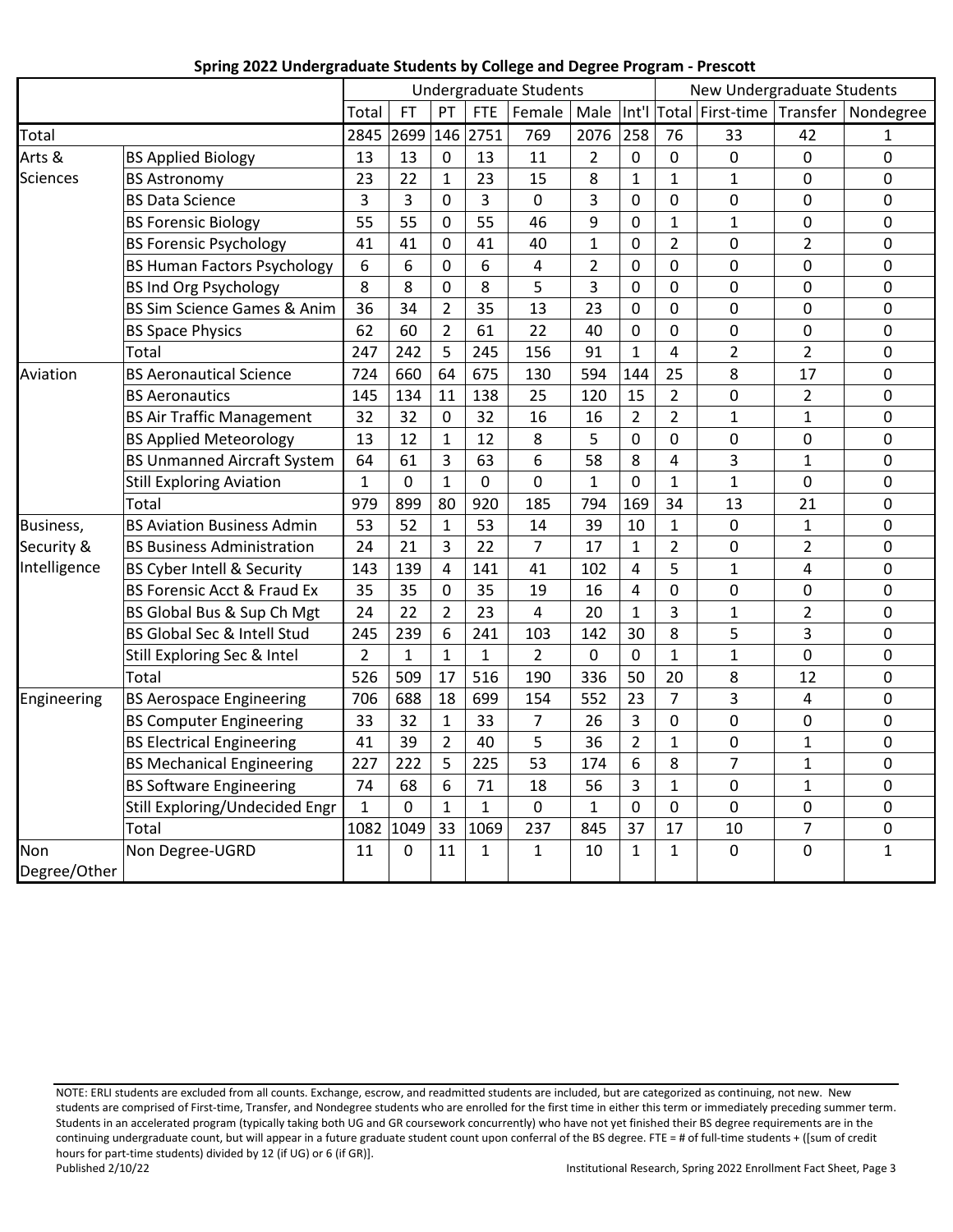|                                                               |                          |    |                          |   |          |    |    |    | New Graduate                                               |  |
|---------------------------------------------------------------|--------------------------|----|--------------------------|---|----------|----|----|----|------------------------------------------------------------|--|
|                                                               |                          |    | <b>Graduate Students</b> |   | Students |    |    |    |                                                            |  |
|                                                               | Total                    |    |                          |   |          |    |    |    | FT   PT   FTE   Female   Male   Int'l   Total   First-time |  |
| <b>Total</b>                                                  |                          |    | 28                       | 4 | 30       | 10 | 22 | 12 |                                                            |  |
| Aviation                                                      | <b>MS Safety Science</b> | 19 | 16                       | 3 | 18       |    | 12 | 12 | 3                                                          |  |
| Business, Security & Intelligence MS Cyber Intel and Security |                          | 6  | 6                        | 0 | 6        |    | 4  | 0  | 0                                                          |  |
|                                                               |                          | 6  |                          |   |          | 6  | 0  | 2  |                                                            |  |
|                                                               | Total                    | 13 |                          |   | 13       |    | 10 | 0  | າ                                                          |  |

# **Spring 2022 Graduate Students by College and Degree Program - Prescott**

NOTE: ERLI students are excluded from all counts. Exchange, escrow, and readmitted students are included, but are categorized as continuing, not new. New students are comprised of First-time, Transfer, and Nondegree students who are enrolled for the first time in either this term or immediately preceding summer term. Students in an accelerated program (typically taking both UG and GR coursework concurrently) who have not yet finished their BS degree requirements are in the continuing undergraduate count, but will appear in a future graduate student count upon conferral of the BS degree. FTE = # of full-time students + ([sum of credit hours for part-time students) divided by 12 (if UG) or 6 (if GR)].<br>Published 2/10/22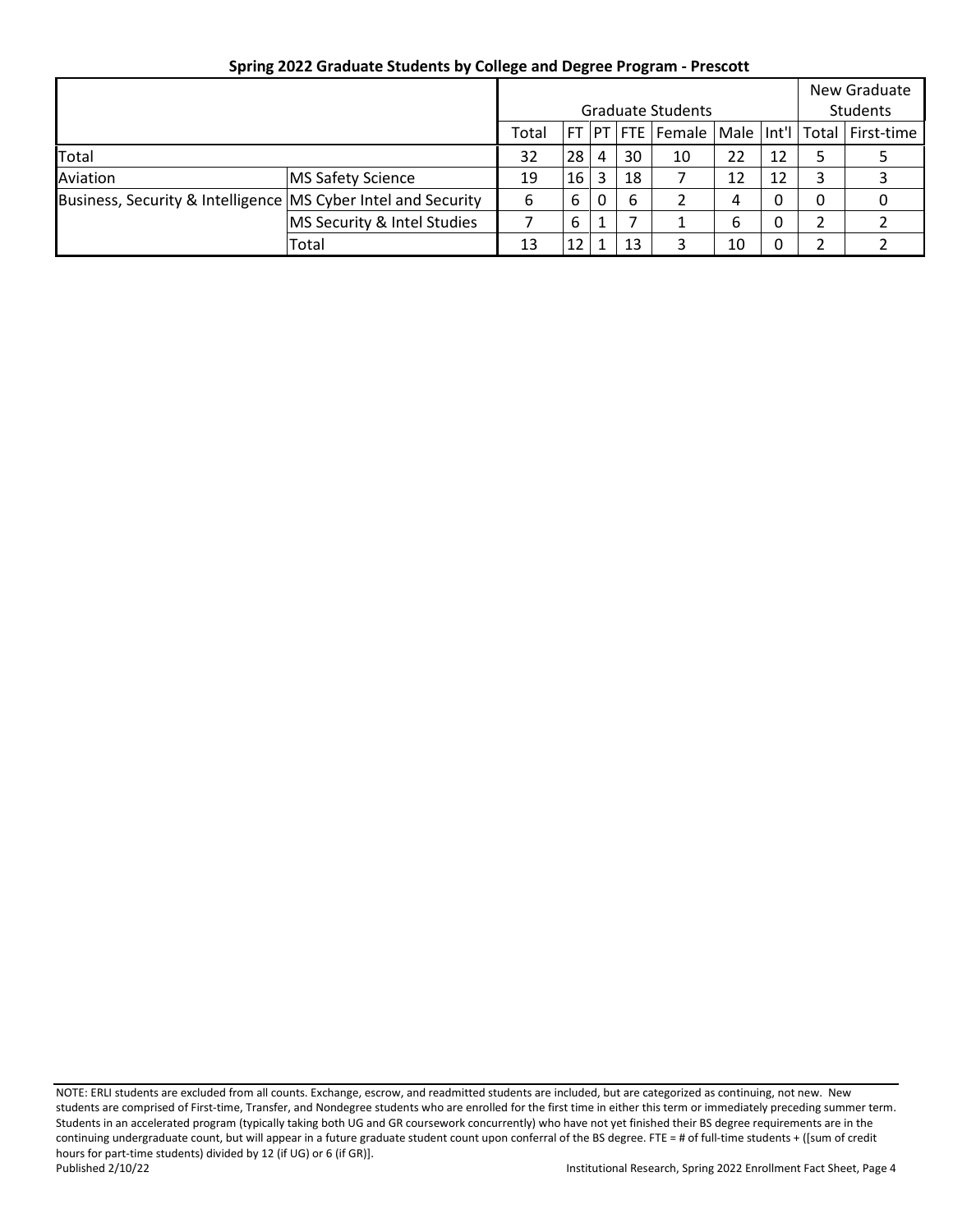|                 | $\frac{1}{2}$ . The change of $\frac{1}{2}$ is the contract of $\frac{1}{2}$ |                |                |                |                | $, 20.12$ and $, 20.12$ . The state $, 10.1$ |                |                |                |                            |                     |                                       |
|-----------------|------------------------------------------------------------------------------|----------------|----------------|----------------|----------------|----------------------------------------------|----------------|----------------|----------------|----------------------------|---------------------|---------------------------------------|
|                 |                                                                              |                |                |                |                | <b>Undergraduate Students</b>                |                |                |                | New Undergraduate Students |                     |                                       |
|                 |                                                                              | Total          | FT             | PT             | <b>FTE</b>     | Female Male Int'l                            |                |                |                |                            |                     | Total First-time Transfer   Nondegree |
| Total           |                                                                              | 6325           | 5953 372       |                | 6145           | 1593                                         | 4732           | 693            | 105            | 37                         | 67                  | 1                                     |
| Arts & Sciences | <b>BS Aerospace Physiology</b>                                               | 124            | 115            | 9              | 121            | 85                                           | 39             | 5              | $\mathbf{1}$   | 1                          | $\mathbf 0$         | 0                                     |
|                 | <b>BS Astronomy &amp; Astrophysics</b>                                       | 144            | 141            | 3              | 143            | 84                                           | 60             | 3              | $\mathbf{1}$   | 0                          | $\mathbf{1}$        | 0                                     |
|                 | <b>BS Communication</b>                                                      | 11             | 10             | $\mathbf{1}$   | 11             | 8                                            | 3              | $\mathbf{1}$   | 0              | 0                          | 0                   | 0                                     |
|                 | <b>BS Computational Math</b>                                                 | 40             | 40             | 0              | 40             | 23                                           | 17             | 4              | 0              | 0                          | 0                   | 0                                     |
|                 | <b>BS Engineering Physics</b>                                                | 93             | 92             | 1              | 93             | 31                                           | 62             | 1              | 1              | 0                          | $\mathbf{1}$        | 0                                     |
|                 | <b>BS Global Conflict Studies</b>                                            | 72             | 71             | $\mathbf{1}$   | 72             | 23                                           | 49             | $\mathbf{1}$   | $\mathbf{1}$   | $\mathbf{1}$               | 0                   | 0                                     |
|                 | <b>BS Homeland Security</b>                                                  | 250            | 239            | 11             | 245            | 94                                           | 156            | 1              | 6              | 3                          | 3                   | 0                                     |
|                 | <b>BS Human Factors Psychology</b>                                           | 83             | 77             | 6              | 81             | 45                                           | 38             | 8              | 1              | 1                          | 0                   | 0                                     |
|                 | <b>BS Interdisciplinary Studies</b>                                          | 23             | 23             | 0              | 23             | 10                                           | 13             | $\mathbf{1}$   | $\mathbf{1}$   | $\mathbf{1}$               | $\mathbf 0$         | 0                                     |
|                 | <b>BS Space Physics</b>                                                      | 21             | 21             | 0              | 21             | $\overline{7}$                               | 14             | 0              | 0              | 0                          | 0                   | 0                                     |
|                 | Still Exploring Arts & Sci                                                   | 5              | 5              | 0              | 5              | 4                                            | $\mathbf{1}$   | 0              | $\overline{2}$ | $\overline{2}$             | $\mathsf{O}\xspace$ | 0                                     |
|                 | Total                                                                        | 866            | 834            | 32             | 854            | 414                                          | 452            | 25             | 14             | 9                          | 5                   | 0                                     |
| Aviation        | <b>AS Aviation Maint Science</b>                                             | 54             | 43             | 11             | 49             | 3                                            | 51             | 14             | 4              | 0                          | 4                   | 0                                     |
|                 | <b>BS Aeronautical Science</b>                                               | 1501           | 1375           | 126            | 1423           | 251                                          | 1250           | 335            | 1              | $\mathbf{1}$               | $\mathbf 0$         | 0                                     |
|                 | <b>BS Aeronautics</b>                                                        | 321            | 302            | 19             | 310            | 65                                           | 256            | 41             | $\overline{7}$ | 1                          | 6                   | 0                                     |
|                 | BS Aerospace & Occup Safety                                                  | 50             | 44             | 6              | 48             | 15                                           | 35             | $\overline{2}$ | 4              | $\mathbf{1}$               | 3                   | 0                                     |
|                 | <b>BS Air Traffic Management</b>                                             | 103            | 96             | 7              | 100            | 45                                           | 58             | 11             | 1              | 0                          | $\mathbf{1}$        | 0                                     |
|                 | <b>BS Aviation Maint Science</b>                                             | 230            | 213            | 17             | 223            | 26                                           | 204            | 37             | 6              | $\mathbf{1}$               | 5                   | 0                                     |
|                 | <b>BS Meteorology</b>                                                        | 49             | 48             | $\mathbf{1}$   | 49             | 20                                           | 29             | 0              | 0              | 0                          | 0                   | 0                                     |
|                 | <b>BS Spaceflight Operations</b>                                             | 100            | 94             | 6              | 97             | 42                                           | 58             | $\overline{2}$ | $\overline{2}$ | $\mathbf{1}$               | $\mathbf{1}$        | 0                                     |
|                 | <b>BS Unmanned Aircrft Sys Sci</b>                                           | 114            | 105            | 9              | 111            | 13                                           | 101            | 0              | 0              | 0                          | $\mathsf{O}\xspace$ | 0                                     |
|                 | <b>Still Exploring Aviation</b>                                              | $\mathbf{1}$   | 0              | $\mathbf{1}$   | 0              | 0                                            | 1              | 0              | 0              | 0                          | $\mathbf 0$         | 0                                     |
|                 | Total                                                                        | 2523           | 2320           | 203            | 2408           | 480                                          | 2043           | 442            | 25             | 5                          | 20                  | 0                                     |
| <b>Business</b> | <b>BS Aviation Business Admin</b>                                            | 149            | 140            | 9              | 146            | 45                                           | 104            | 18             | 3              | $\mathbf 1$                | $\overline{2}$      | 0                                     |
|                 | <b>BS Business Administration</b>                                            | 156            | 143            | 13             | 151            | 44                                           | 112            | 23             | 5              | 3                          | $\overline{2}$      | 0                                     |
|                 | <b>Still Exploring Business</b>                                              | $\overline{2}$ | $\overline{2}$ | $\mathbf 0$    | $\overline{2}$ | 0                                            | $\overline{2}$ | $\mathbf{1}$   | $\mathbf{1}$   | $\mathbf{1}$               | 0                   | 0                                     |
|                 | Total                                                                        | 307            | 285            | 22             | 299            | 89                                           | 218            | 42             | 9              | 5                          | $\overline{4}$      | 0                                     |
| Engineering     | <b>BS Aerospace Engineering</b>                                              | 1701           | 1641           | 60             | 1678           | 406                                          | 1295           | 144            | 24             | 11                         | 13                  | 0                                     |
|                 | <b>BS Civil Engineering</b>                                                  | 66             | 64             | 2              | 66             | 25                                           | 41             | 6              | 3              | $\overline{2}$             | 1                   | 0                                     |
|                 | <b>BS Computer Engineering</b>                                               | 45             | 45             | $\pmb{0}$      | 45             | 7                                            | 38             | $\mathbf{1}$   | 0              | 0                          | 0                   | 0                                     |
|                 | <b>BS Computer Science</b>                                                   | 106            | 104            | $\overline{2}$ | 105            | 26                                           | 80             | $\overline{2}$ | 3              | 0                          | $\overline{3}$      | 0                                     |
|                 | <b>BS Electrical Engineering</b>                                             | 87             | 82             | 5              | 85             | 13                                           | 74             | 7              | $\mathbf{1}$   | $\mathbf{1}$               | $\pmb{0}$           | $\mathsf{O}\xspace$                   |
|                 | <b>BS Mechanical Engineering</b>                                             | 388            | 360            | 28             | 378            | 89                                           | 299            | 9              | 4              | 0                          | 4                   | $\mathbf 0$                           |
|                 | <b>BS Software Engineering</b>                                               | 53             | 50             | $\overline{3}$ | 52             | 14                                           | 39             | $\overline{2}$ | $\mathbf 0$    | 0                          | $\mathbf 0$         | 0                                     |
|                 | Still Exploring/Undecided Engr                                               | 170            | 163            | $\overline{7}$ | 168            | 24                                           | 146            | $\overline{7}$ | 21             | $\overline{4}$             | 17                  | $\mathsf{O}\xspace$                   |
|                 | Total                                                                        |                | 2616 2509 107  |                | 2577           | 604                                          | 2012           | 178            | 56             | 18                         | 38                  | 0                                     |
|                 | Non Degree/Other Non Degree-UGRD                                             | 13             | 5              | 8              | $\overline{7}$ | $\boldsymbol{6}$                             | $\overline{7}$ | 6              | $\mathbf{1}$   | $\mathbf 0$                | $\mathbf 0$         | $\mathbf{1}$                          |

**Spring 2022 Undergraduate Students by College and Degree Program - Daytona Beach**

NOTE: ERLI students are excluded from all counts. Exchange, escrow, and readmitted students are included, but are categorized as continuing, not new. New students are comprised of First-time, Transfer, and Nondegree students who are enrolled for the first time in either this term or immediately preceding summer term. Students in an accelerated program (typically taking both UG and GR coursework concurrently) who have not yet finished their BS degree requirements are in the continuing undergraduate count, but will appear in a future graduate student count upon conferral of the BS degree. FTE = # of full-time students + ([sum of credit hours for part-time students) divided by 12 (if UG) or 6 (if GR)].<br>Published 2/10/22 Institutional Research, Spring 2022 Enrollment Fact Sheet, Page 5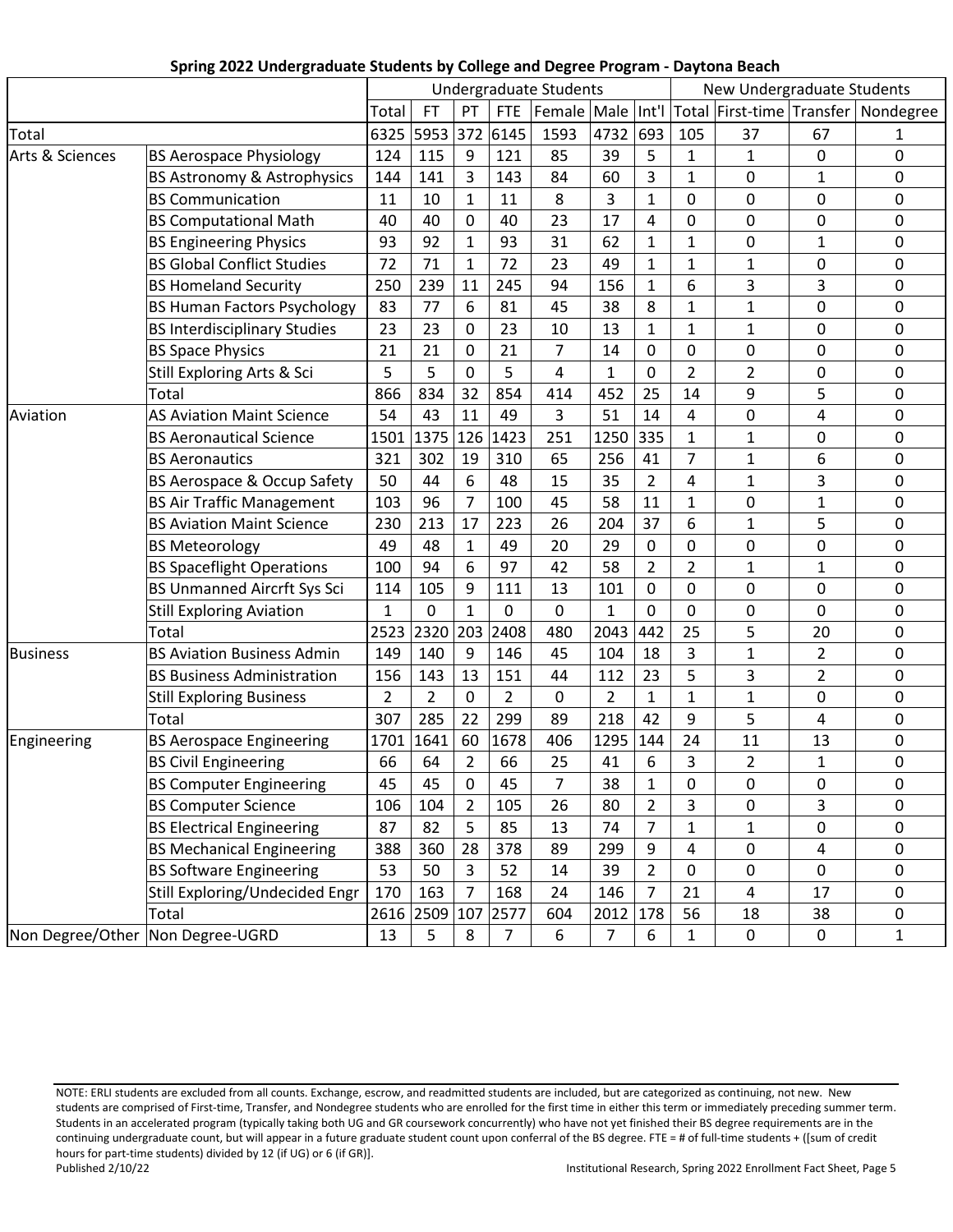|                            |                                    |       |                |                |                | <b>Graduate Students</b> |                |                | <b>New Graduate Students</b> |                  |              |
|----------------------------|------------------------------------|-------|----------------|----------------|----------------|--------------------------|----------------|----------------|------------------------------|------------------|--------------|
|                            |                                    | Total | FT             | PT             | <b>FTE</b>     | Female                   | Male           | Int'l          | Total                        | First-time       | Transfer     |
| Total                      |                                    | 660   | 558            | 102            | 603            | 196                      | 464            | 261            | 99                           | 98               | 1            |
| <b>Arts &amp; Sciences</b> | <b>MS Data Science</b>             | 20    | 18             | $\overline{2}$ | 19             | $\overline{7}$           | 13             | 12             | 4                            | 4                | 0            |
|                            | <b>MS Engineering Physics</b>      | 14    | 11             | 3              | 12             | $\overline{2}$           | 12             | $\overline{2}$ | $\overline{2}$               | $\overline{2}$   | 0            |
|                            | <b>MS Human Factors</b>            | 46    | 43             | 3              | 45             | 30                       | 16             | 5              | 8                            | 8                | 0            |
|                            | <b>PhD Engineering Physics</b>     | 22    | 21             | $\mathbf{1}$   | 22             | 9                        | 13             | 8              | 0                            | $\overline{0}$   | 0            |
|                            | <b>PhD Human Factors</b>           | 17    | 16             | $\mathbf{1}$   | 16             | 12                       | 5              | $\overline{2}$ | $\mathbf 0$                  | $\mathbf 0$      | 0            |
|                            | Total                              | 119   | 109            | 10             | 113            | 60                       | 59             | 29             | 14                           | 14               | 0            |
| Aviation                   | <b>MS Aviation</b>                 | 93    | 67             | 26             | 80             | 28                       | 65             | 58             | 13                           | 13               | $\pmb{0}$    |
|                            | <b>MS Occupational Safety Mgmt</b> | 26    | 22             | 4              | 24             | 11                       | 15             | 6              | 4                            | $\overline{4}$   | $\mathbf 0$  |
|                            | <b>MS Unmanned Systems</b>         | 10    | 8              | $\overline{2}$ | 9              | $\mathbf{1}$             | 9              | 3              | 3                            | 3                | 0            |
|                            | Total                              | 129   | 97             | 32             | 113            | 40                       | 89             | 67             | 20                           | 20               | 0            |
| <b>Business</b>            | M Bus Admin in Av Mgmt             | 34    | 29             | 5              | 32             | 6                        | 28             | 15             | $\overline{7}$               | 7                | $\pmb{0}$    |
|                            | M Bus Admin-Av Mgmt (online)       | 1     | $\mathbf{1}$   | 0              | $\mathbf{1}$   | 0                        | 1              | $\mathbf 0$    | $\mathbf 0$                  | $\overline{0}$   | 0            |
|                            | <b>M</b> Business Administration   | 54    | 47             | $\overline{7}$ | 51             | 20                       | 34             | 21             | 13                           | 13               | 0            |
|                            | <b>MS Aviation Finance</b>         | 20    | 17             | 3              | 19             | $\overline{7}$           | 13             | 15             | 3                            | $\overline{2}$   | $\mathbf{1}$ |
|                            | PhD Aviation Business Admin        | 23    | 14             | 9              | 15             | $\overline{4}$           | 19             | $\overline{7}$ | $\mathbf 0$                  | $\mathbf 0$      | $\pmb{0}$    |
|                            | Total                              | 132   | 108            | 24             | 117            | 37                       | 95             | 58             | 23                           | 22               | $\mathbf{1}$ |
| Engineering                | MS Aerospace Engineering           | 87    | 75             | 12             | 80             | 11                       | 76             | 33             | 15                           | 15               | $\pmb{0}$    |
|                            | <b>MS Civil Engineering</b>        | 11    | 10             | $\mathbf{1}$   | 10             | 6                        | 5              | $\mathbf{1}$   | $\mathbf{1}$                 | $\mathbf{1}$     | $\mathbf 0$  |
|                            | <b>MS Cybersecurity Engr</b>       | 4     | 3              | $\mathbf{1}$   | $\overline{4}$ | $\mathbf{1}$             | 3              | $\mathbf{1}$   | $\mathbf{1}$                 | $\mathbf{1}$     | $\pmb{0}$    |
|                            | MS Electrical & Comp Engr          | 16    | 13             | 3              | 14             | $\overline{2}$           | 14             | $\overline{7}$ | $\overline{2}$               | $\overline{2}$   | $\mathbf 0$  |
|                            | MS Mechanical Engineering          | 41    | 37             | 4              | 39             | 13                       | 28             | $\overline{7}$ | 7                            | 7                | 0            |
|                            | <b>MS Software Engineering</b>     | 8     | 8              | 0              | 8              | 3                        | 5              | $\overline{2}$ | 0                            | $\mathbf 0$      | 0            |
|                            | MS Systems Engineering             | 8     | $\overline{7}$ | $\mathbf{1}$   | 8              | $\mathbf{1}$             | 7              | $\mathbf 0$    | 0                            | $\boldsymbol{0}$ | $\pmb{0}$    |
|                            | MS Unman & Auton Sys Engin         | 9     | $\overline{7}$ | $\overline{2}$ | 8              | $\overline{2}$           | $\overline{7}$ | $\overline{4}$ | $\mathbf{1}$                 | $\mathbf{1}$     | $\mathbf 0$  |
|                            | Multidisciplinary MS Engr          | 4     | 0              | 4              | $\mathbf{1}$   | 0                        | 4              | 3              | 0                            | $\mathbf 0$      | $\pmb{0}$    |
|                            | PhD Aerospace Engineering          | 47    | 47             | 0              | 47             | $\overline{7}$           | 40             | 25             | 10                           | 10               | 0            |
|                            | PhD Elect Engin & Comp Scie        | 24    | 19             | 5              | 22             | $\overline{7}$           | 17             | 14             | 3                            | 3                | 0            |
|                            | PhD Mechanical Engineering         | 16    | 13             | 3              | 15             | $\overline{4}$           | 12             | 6              | $\overline{2}$               | $\overline{2}$   | $\pmb{0}$    |
| Total                      |                                    |       | 239            | 36             | 255            | 57                       | 218            | 103            | 42                           | 42               | 0            |
| Non Degree/Other           | Non Degree-MSTR                    | 5     | 5              | $\overline{0}$ | 5              | $\overline{2}$           | 3              | $\overline{4}$ | 0                            | $\mathbf 0$      | $\mathbf 0$  |

### **Spring 2022 Graduate Students by College and Degree Program - Daytona Beach**

NOTE: ERLI students are excluded from all counts. Exchange, escrow, and readmitted students are included, but are categorized as continuing, not new. New students are comprised of First-time, Transfer, and Nondegree students who are enrolled for the first time in either this term or immediately preceding summer term. Students in an accelerated program (typically taking both UG and GR coursework concurrently) who have not yet finished their BS degree requirements are in the continuing undergraduate count, but will appear in a future graduate student count upon conferral of the BS degree. FTE = # of full-time students + ([sum of credit hours for part-time students) divided by 12 (if UG) or 6 (if GR)].<br>Published 2/10/22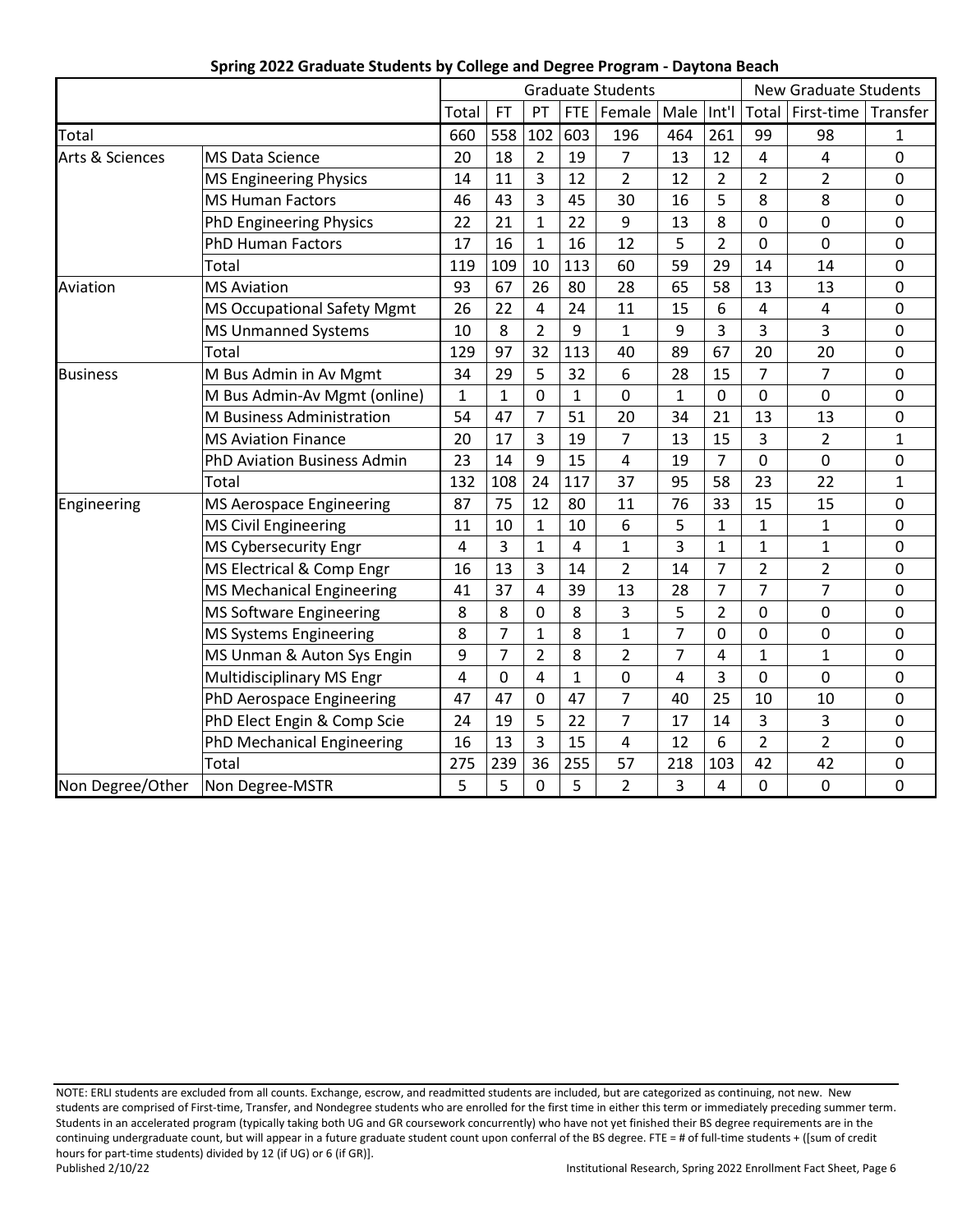Note: The remaining tables describe new first-time college students only.

|                 |                                     |                |                |                |                |                |                | Mean SAT | Mean ACT | Mean HS    |
|-----------------|-------------------------------------|----------------|----------------|----------------|----------------|----------------|----------------|----------|----------|------------|
|                 |                                     | Total          | FT             |                | FTE   Female   | Male           | Int'l          | Comb     | Comp     | <b>GPA</b> |
| Total           |                                     | 37             | 37             | 37             | 12             | 25             | 10             | 1133     | 23       | 3.53       |
| Arts &          | <b>BS Aerospace Physiology</b>      | 1              | $\mathbf{1}$   | 1              | 0              | $\mathbf{1}$   | 0              | $\ast$   | $\ast$   | $\ast$     |
| <b>Sciences</b> | <b>BS Global Conflict Studies</b>   | $\mathbf{1}$   | $\mathbf{1}$   | $\mathbf{1}$   | 0              | $\mathbf{1}$   | $\mathbf 0$    | $\ast$   | $\ast$   | $\ast$     |
|                 | <b>BS Homeland Security</b>         | 3              | $\overline{3}$ | 3              | 0              | 3              | $\mathbf 0$    | $\ast$   | $\ast$   | $\ast$     |
|                 | <b>BS Human Factors Psychology</b>  | $\mathbf{1}$   | $\mathbf{1}$   | $\mathbf{1}$   | $\mathbf{1}$   | 0              | $\mathbf 0$    | $\ast$   | $\ast$   | $\ast$     |
|                 | <b>BS Interdisciplinary Studies</b> | $\mathbf{1}$   | $\mathbf{1}$   | $\mathbf{1}$   | $\mathbf 0$    | $\mathbf{1}$   | $\mathbf 0$    | $\ast$   | $\ast$   | $\ast$     |
|                 | Still Exploring Arts & Sci          | $\overline{2}$ | $\overline{2}$ | $\overline{2}$ | $\overline{2}$ | $\mathbf 0$    | $\overline{0}$ | $\ast$   | $\ast$   | $\ast$     |
|                 | Total                               | 9              | 9              | 9              | 3              | 6              | $\Omega$       | 830      | 16       | 3.29       |
| Aviation        | <b>BS Aeronautical Science</b>      | $\mathbf{1}$   | $\mathbf{1}$   | $\mathbf{1}$   | $\mathbf 0$    | $\mathbf{1}$   | 0              | $\ast$   | $\ast$   | $\ast$     |
|                 | <b>BS Aeronautics</b>               | $\mathbf{1}$   | $\mathbf{1}$   | $\mathbf{1}$   | $\mathbf 0$    | $\mathbf{1}$   | $\Omega$       | $\ast$   | $\ast$   | $\ast$     |
|                 | BS Aerospace & Occup Safety         | $\mathbf{1}$   | $\mathbf{1}$   | $\mathbf{1}$   | $\mathbf{1}$   | $\mathbf 0$    | $\Omega$       | $\ast$   | $\ast$   | $\ast$     |
|                 | <b>BS Aviation Maint Science</b>    | $\mathbf{1}$   | $\mathbf{1}$   | $\mathbf{1}$   | $\Omega$       | $\mathbf{1}$   | $\Omega$       | $\ast$   | $\ast$   | $\ast$     |
|                 | <b>BS Spaceflight Operations</b>    | $\mathbf{1}$   | $\mathbf{1}$   | $\mathbf{1}$   | 1              | 0              | $\Omega$       | $\ast$   | $\ast$   | $\ast$     |
|                 | Total                               | 5              | 5              | 5              | $\overline{2}$ | 3              | $\mathbf 0$    | 1043     | 21       | 3.48       |
| <b>Business</b> | <b>BS Aviation Business Admin</b>   | $\mathbf{1}$   | $\mathbf{1}$   | $\mathbf{1}$   | $\mathbf 0$    | $\mathbf{1}$   | $\mathbf 0$    | $\ast$   | $\ast$   | $\ast$     |
|                 | <b>BS Business Administration</b>   | 3              | 3              | 3              | 1              | $\overline{2}$ | $\mathbf{1}$   | $\ast$   | $\ast$   | $\ast$     |
|                 | <b>Still Exploring Business</b>     | $\mathbf{1}$   | $\mathbf{1}$   | $\mathbf{1}$   | 0              | $\mathbf{1}$   | $\mathbf{1}$   | $\ast$   | $\ast$   | $\ast$     |
|                 | Total                               | 5              | 5              | 5              | $\mathbf{1}$   | 4              | $\overline{2}$ | 1145     | $\ast$   | 3.37       |
| Engineering     | <b>BS Aerospace Engineering</b>     | 11             | 11             | 11             | 3              | 8              | 6              | 1294     | 25       | 3.84       |
|                 | <b>BS Civil Engineering</b>         | $\overline{2}$ | $\overline{2}$ | $\overline{2}$ | $\overline{2}$ | 0              | $\overline{2}$ | $\ast$   | $\ast$   | $\ast$     |
|                 | <b>BS Electrical Engineering</b>    | $\mathbf{1}$   | $\mathbf{1}$   | $\mathbf{1}$   | $\mathbf{1}$   | 0              | $\mathbf 0$    | $\ast$   | $\ast$   | $\ast$     |
|                 | Still Exploring/Undecided Engr      | 4              | 4              | 4              | $\mathbf 0$    | 4              | $\mathbf 0$    | $\ast$   | $\ast$   | $\ast$     |
|                 | Total                               | 18             | 18             | 18             | 6              | 12             | 8              | 1224     | 26       | 3.71       |

\*Not provided by students, or too few students (fewer than 5) to report.

NOTE: ERLI students are excluded from all counts. Exchange, escrow, and readmitted students are included, but are categorized as continuing, not new. New students are comprised of First-time, Transfer, and Nondegree students who are enrolled for the first time in either this term or immediately preceding summer term. Students in an accelerated program (typically taking both UG and GR coursework concurrently) who have not yet finished their BS degree requirements are in the continuing undergraduate count, but will appear in a future graduate student count upon conferral of the BS degree. FTE = # of full-time students + ([sum of credit hours for part-time students) divided by 12 (if UG) or 6 (if GR)].<br>Published 2/10/22